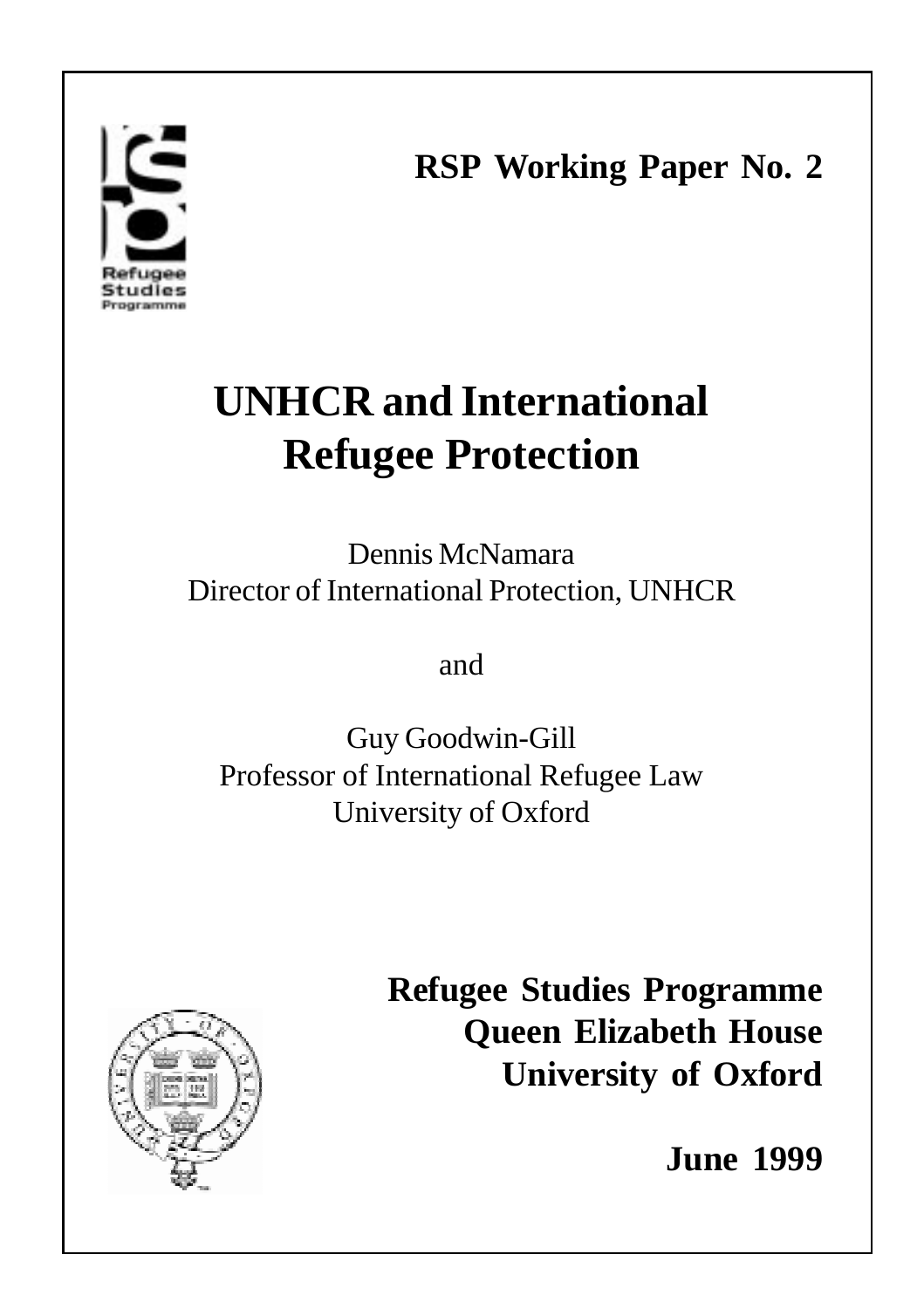## **Introduction Confusion about UNHCR's Role**

### **MICHAEL BARUTCISKI**

Fellow in International Law, Refugee Studies Programme

The theme of international refugee protection featured prominently at the Refugee Studies Programme's 1998 Summer School. The opening and closing addresses were given by two leading authorities on international refugee law: Dennis McNamara, Director of International Protection at UNHCR, and Guy Goodwin-Gill, Professor of International Refugee Law at the University of Oxford. Coincidentally, as Summer School participants debated UNHCR's role in refugee protection, a scandal broke in the *Financial Times* involving allegations that the agency had been misusing funds.

The *Financial Times*' articles and letters on UNHCR's alleged misuse of funds should be placed in the larger context of the agency's unprecedented and extraordinary institutional expansion of recent years. During the 1980s UNHCR's annual budget remained relatively stable at around half a billion dollars, despite the dramatic increase in the number of refugees in the world and asylum seekers in Western Europe. It was only in the early 1990s with the agency's large-scale involvement in countries from which refugee flows originate that there was a significant increase in the budget. By the mid-1990s the annual budget had reached well over one billion dollars and the agency's personnel had tripled from 2,000 to 6,000 employees. Key funding states (EU members, US and Japan) were clearly pleased with the new focus on countries of origin and hopeful that refugee flows would be contained. Yet UNHCR's shift of focus from assisting asylum seekers to intervening in troubled countries deserves attention.

Despite the assertion in a *Financial Times* editorial of 30 July claiming that UNHCR is supposed to deal with 'the victims of the world's conflicts', the agency's task was originally intended to be much more specific. Indeed, it is precisely the agency's involvement in vaguely defined humanitarian activities that has diluted its role as the main international actor responsible for promoting asylum. UNHCR's statutory mandate is not outdated; on the contrary, it is depressingly all too relevant to the work it was supposed to be doing. The problem is that the agency has recently been engaged in activities outside the original mandate that have proven to be complex and problematic when combined with the promotion of asylum.

There is fear that UNHCR's tendency to assume the role of a general humanitarian emergency organisation diverts attention from the less glamorous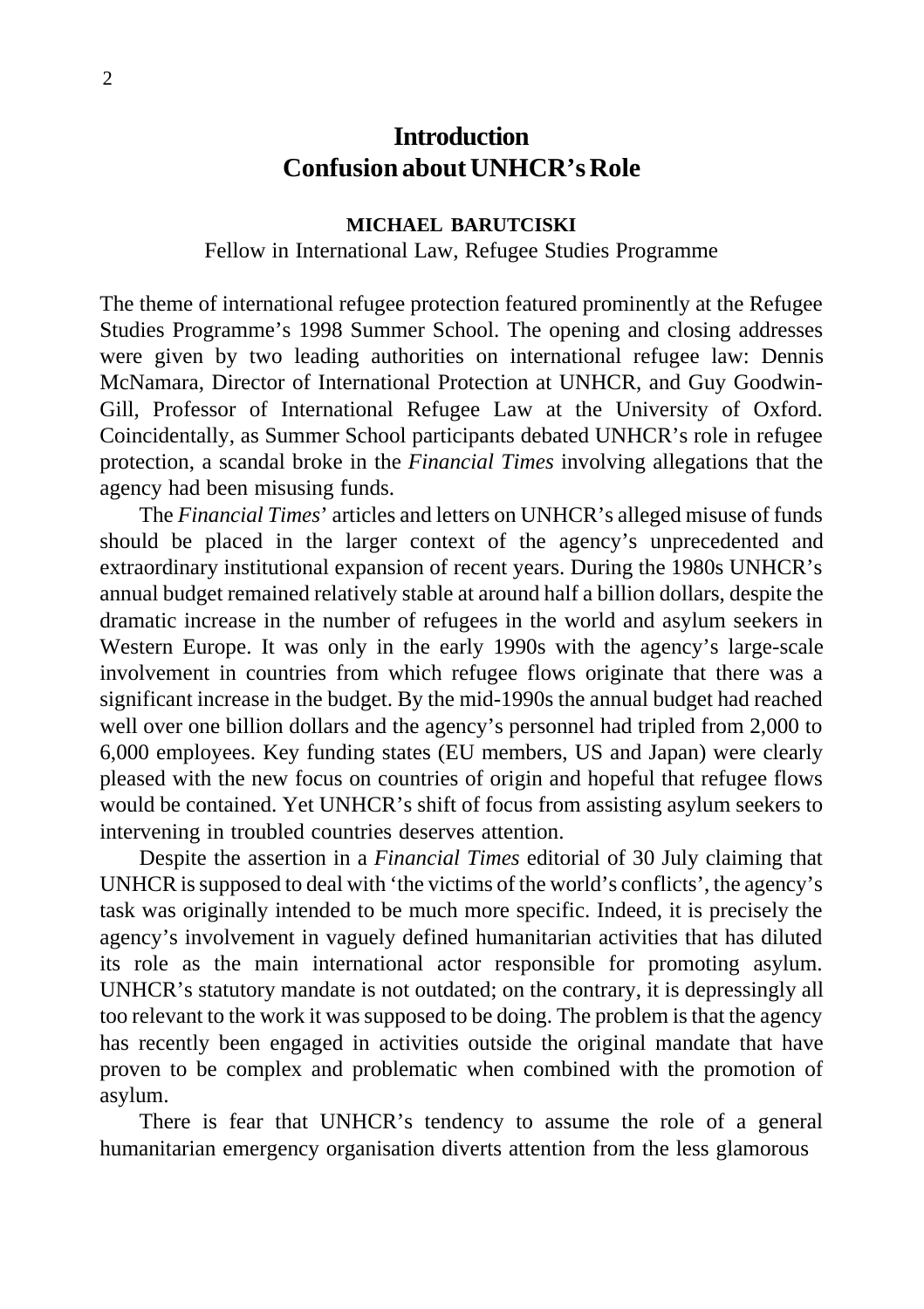issue of asylum. One considerable operational problem is that the agency now responds in an *ad hoc* and sometimes opportunistic manner because it is no longer guided by clear principles. The senior leadership sincerely believes that it can contribute effectively to humanitarian crises by being pragmatic rather than basing its actions on traditional principles. The problem is, nevertheless, one of mandates and division of labour. Since 1921, High Commissioners for Refugees promoted acceptable conditions of asylum and were accordingly supposed to stay clear of the delicate and politicised work associated with humanitarian interventions.

While flexibility in institutional responses is admirable, a form of principled pragmatism would suggest that it is inherently impossible for one organisation to effectively attempt to 'solve' problems in troubled countries and promote asylum at the same time. A certain amount of separation in institutional responsibilities is healthy and allows for competing interests to be heard. If there is a genuine commitment to a more comprehensive and coherent approach to humanitarian crises, then the difficult task of intervening in civil wars and condemning human rights violations should be left to more appropriate international bodies with clear political mandates.

The key question is essentially the following: do we want to preserve the one UN agency committed to promoting asylum world-wide? Perhaps xenophobia and hostility toward asylum seekers has reached such a point that we would rather see UNHCR transformed into a humanitarian emergency aid organisation that no longer specifically focuses on the promotion of asylum. While any nongovernmental organisation such as OXFAM or Médecins Sans Frontières can deliver relief aid, promoting asylum in our age of tight immigration controls requires an international body with moral authority and a clear commitment and focus.

UNHCR's dramatic expansion since it has re-oriented its activities partly reflects the reluctance of funding governments to have their own asylum policies scrutinised at a time when they are engaged in restrictive asylum practices. In this context, financial scandals may be used by certain key governments to justify their decreasing contributions to UNHCR. After all, they are the ones that encouraged and rewarded UNHCR's expansion in non-traditional activities for self-interested reasons that may have little to do with human rights protection. It should be kept in mind that during recent years when the UN refugee agency was losing focus of its role as the international actor promoting asylum, refugee status claims in most Western states have been dramatically cut due to immigration control measures. If our communities still value the old tradition of offering refuge to endangered foreigners, then we should acknowledge that the preservation of the institution of asylum is at stake.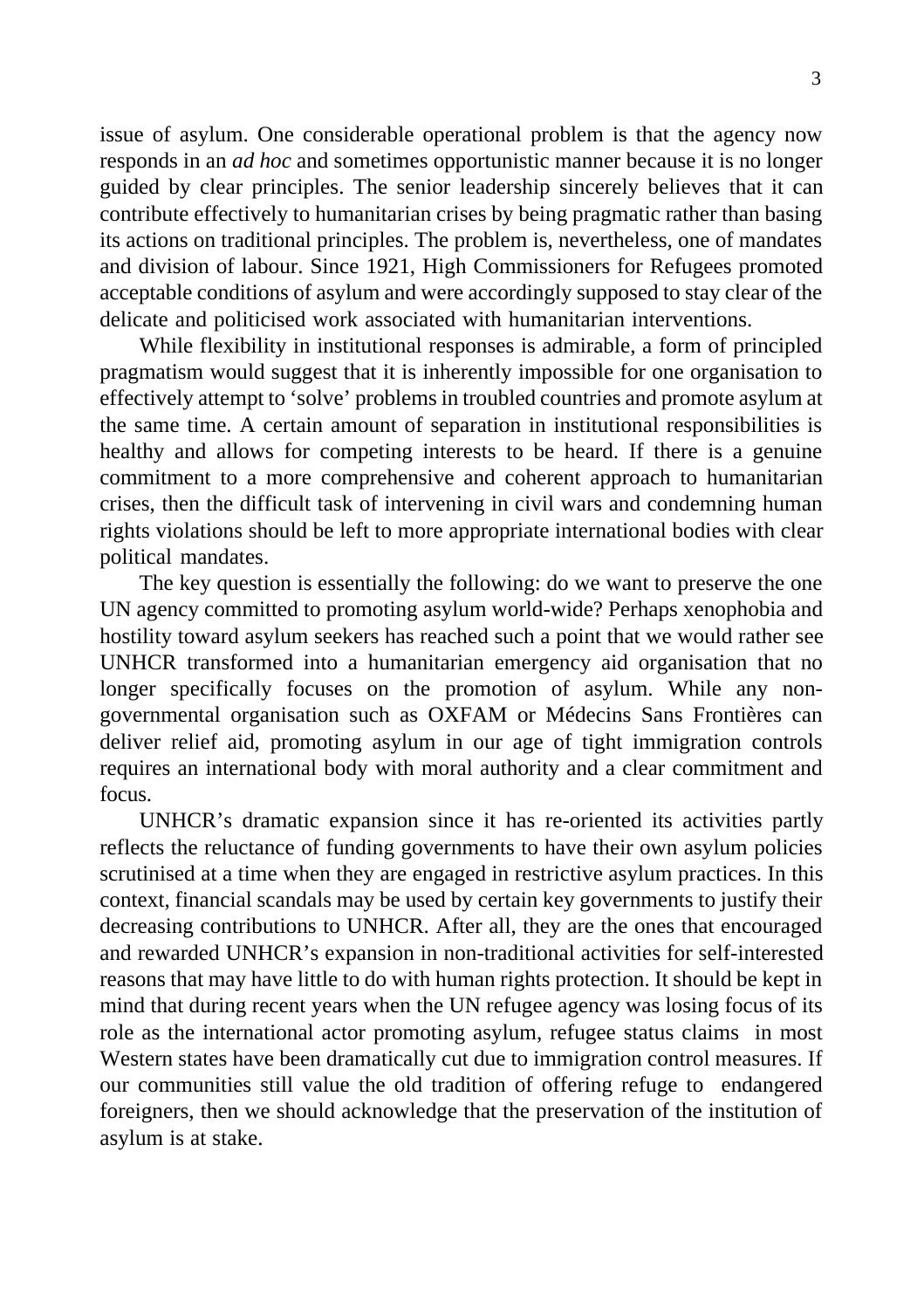It will be difficult for UNHCR to accept a modest and limited role for itself because of its unclear institutional focus and unprecedented recent expansion. One can only hope that the doubling and tripling of budgets during the early 1990s has not led to many cases of misused funds and that the leadership of this valuable UN agency will use the controversy over financial scandals to consider carefully the direction of the agency as a whole.

In his opening statement to the Summer School, McNamara lays out fundamental policy dilemmas that UNHCR will have to confront in the twenty-first century. Most of these issues became prominent during the post-Cold War period when UNHCR was expected to ensure reasonable standards of refugee protection in a context characterised by increased internal conflicts and difficulties with the state-centred institution of asylum. Researchers concerned about the future of refugee protection and the role of UNHCR should pay particular attention to the list of protection problems noted by McNamara and some of the possible directions he suggests for moving forward. Goodwin-Gill's closing statement follows on this theme with suggestions on how to make the 'culture of protection' relevant again. He offers his reflections on the possibility of adopting a principled and pragmatic approach to refugee protection. The various arguments presented in this working paper will hopefully contribute to the international community's attempt to learn from recent protection failures.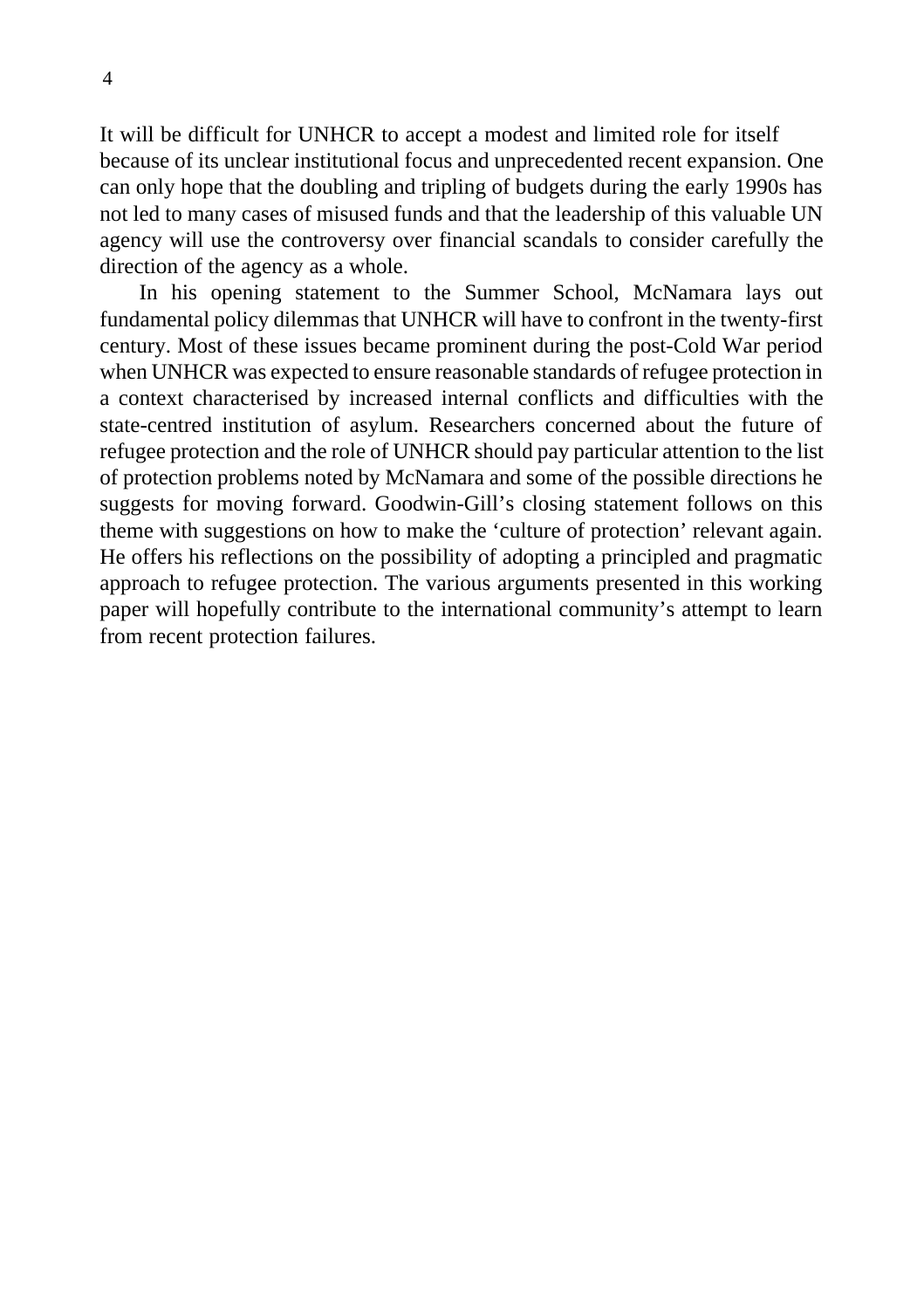### **Opening Address**

### **DENNIS McNAMARA**

It is a pleasure to be back at the Refugee Studies Programme, for the first time under the leadership of Dr. David Turton, and I want to thank the organisers of the Summer School for inviting me. I congratulate you for putting together such a comprehensive course, and for bringing together such an impressive array of people from diverse backgrounds. I see participants from Africa, Asia, Europe, including Central and Eastern Europe, the Middle East, North America, and even Latin America. Some of my own colleagues are here too, as well as representatives from governments, international organisations, and NGOs. I am sure the different perspectives and experiences which together you represent will contribute greatly to the range and quality of your discussions during the coming weeks.

I would like to share with you today some of the major refugee protection dilemmas as we see them in UNHCR, and would be extremely interested in your perspectives on these issues. Many of these challenges have been presented most acutely by the recent refugee crises in the former Yugoslavia and the Great Lakes region of Central Africa. In many respects these situations are atypical, yet they have also brought into sharp focus some of the most fundamental dilemmas facing the international refugee protection regime. These are complex areas which raise thorny questions; to which we do not have many of the answers. Some, I believe, cannot be fully or adequately answered, given the current international environment. But we believe there is need for further conceptual and doctrinal, as well as operational and political, progress if we are to respond to the present challenges. Raising these questions will, hopefully, enable us to find the right answers.

I want to focus today on three of these crucial challenges or dilemmas: firstly, how to strike the right balance between the protection rights and needs of refugees, and legitimate state interests - without doing unnecessary harm to either; secondly, how to ensure refugee protection in conflict or semi-conflict situations and lawless environments; and thirdly, how to solve the host of problems associated with repatriation and return of refugees to collapsed or deeply damaged states. I will spend more time on the first, as this goes to the heart of the problem.

### **Refugee Protection and State Interests**

The international system of refugee protection - carefully built up over the past four decades - is a fragile edifice, as is justice generally, a little like Peter Pan's fairies,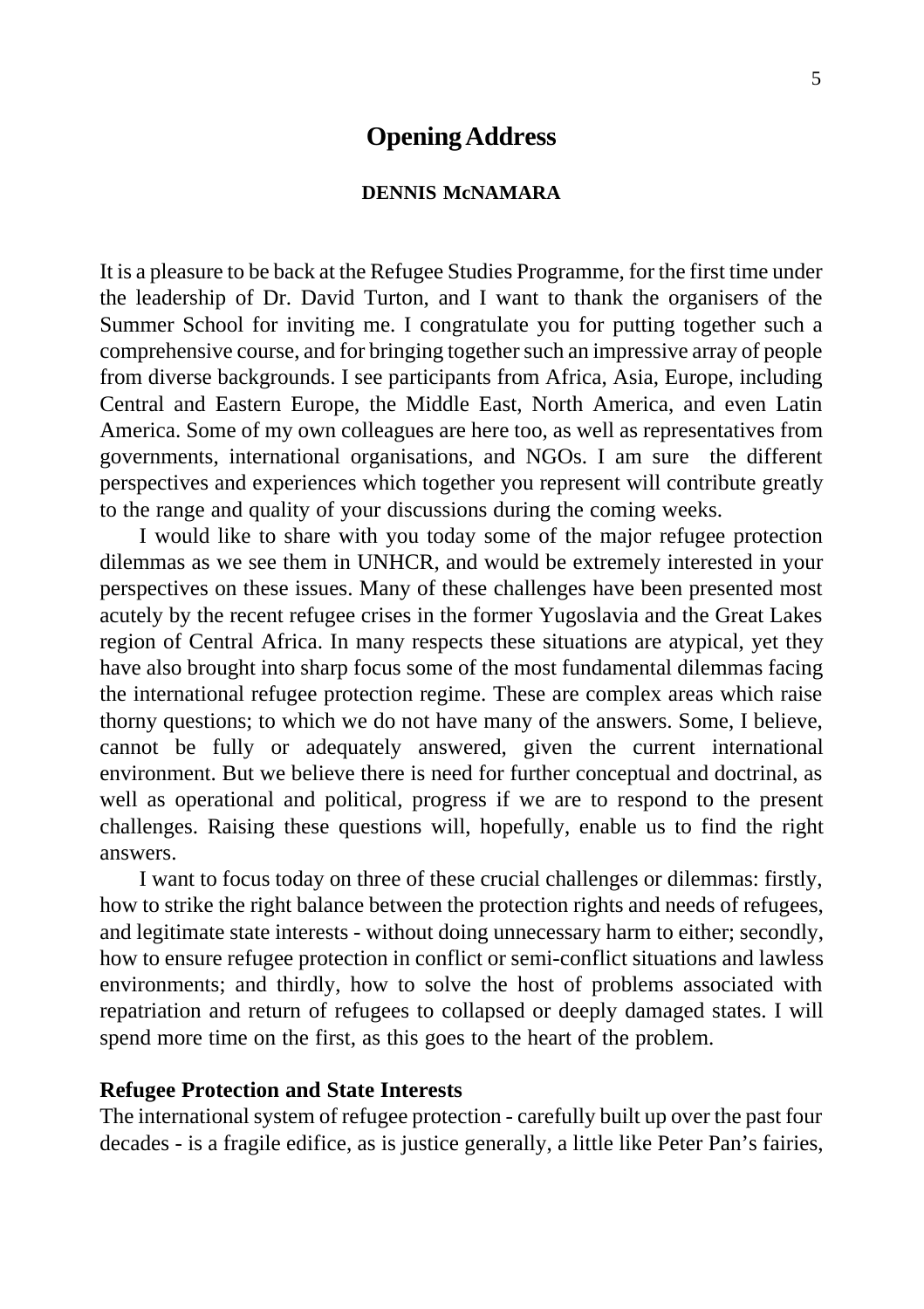which can quickly disappear if we don't constantly clap our hands in support. Yet harsh national interests often stifle this. One of the main challenges for UNHCR lies in finding the proper balance between international responsibilities towards refugees and legitimate state interests. History has shown that the two are not inherently incompatible and can co-exist: the refugee treaties themselves allow for this. In addition to setting out an expansive regime of refugee rights, the international and regional refugee instruments also provide a predictable framework for dealing with this sensitive and highly politicised area, and provide safeguards for states which allow for the exclusion and even the expulsion of nondeserving cases. Refugee protection takes place in a highly politically-charged atmosphere.

Refugee law has a central role in this environment, in which concerns about illegal migration and criminal aliens are pervasive. Unfortunately, the rapid evolution of the refugee problem, in its various dimensions, has not been paralleled by a similar development of refugee law. Some states have actively resisted this development; others have given clear precedence to perceived political or national interests, unhindered by adherence to legal constraints. Historically, refugees have made very positive contributions to receiving countries, but they can also cause enormous strains, especially if they arrive in large numbers, and particularly when receiving countries also face related domestic, political and economic problems.

The gap between the institutional responsibilities entrusted to UNHCR by the international community and the often limited obligations formally accepted by states (or accepted on a discretionary basis) is a recurring issue for UNHCR. While many states grant asylum to millions of refugees, there also continue to be situations where refugees face problems in relation to admission, access to procedures, expulsion, physical security, detention, and humane treatment. Despite UNHCR's supervisory role under Article 35 of the 1951 Convention Relating to the Status of Refugees, our views on the interpretation of the Convention are often sidelined by the same states which gave UNHCR that role. In some cases, UNHCR's views are openly resisted. In part due to this, significant numbers of people who need international protection are outside the *effective* scope of the principal international instruments, including those fleeing conflict or internal upheaval. Many governments consider the regime of rights which the Refugee Convention prescribes as too expansive or too expensive to apply to large numbers of refugees.

While in UNHCR's view the victims of many conflicts today fall classically within the ambit of the 1951 Refugee Convention - as for example in the former Yugoslavia and Rwanda, where war was used as an instrument of persecution to eliminate or displace entire groups of people because of their ethnicity - this interpretation has not always been shared by states. UNHCR has become particularly concerned about restrictive interpretations of the refugee definition in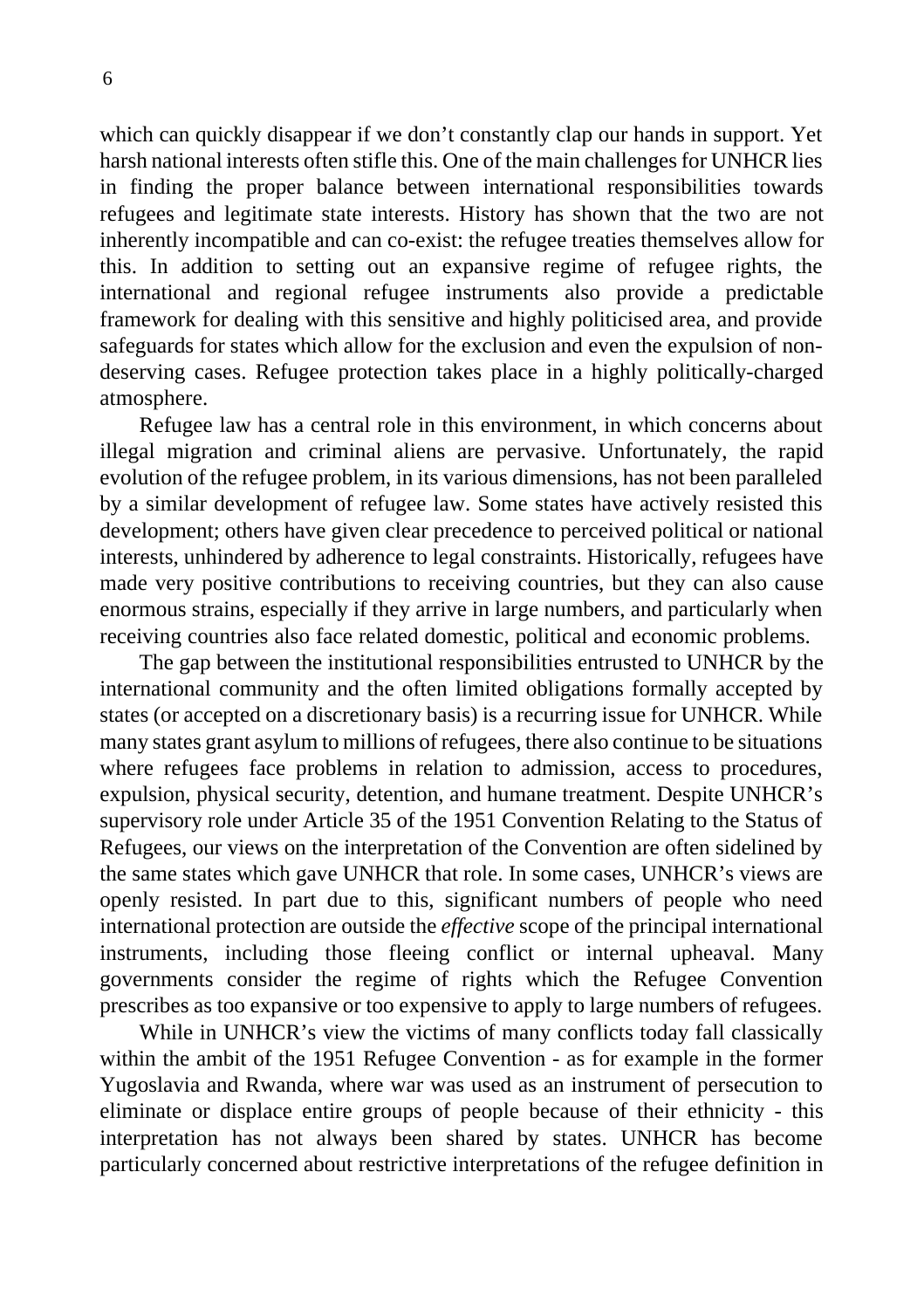Article 1A of the 1951 Convention. Some states contend that if warring parties terrorise a whole community - even as part of ethnic, religious, racial, social or nationality-based violence - none of the victims is a refugee unless he or she has been singled out for special treatment. Others - despite UNHCR's formal objection - argue that the Convention does not cover those persecuted by 'non-governmental actors' - in other words, at least one side in civil war. These two interpretations alone could disqualify from international protection many of the civilians who have fled the conflicts in Algeria, Bosnia, Kosovo and Sierra Leone. In our view the spirit and object of the Convention is seriously undermined when people with a wellfounded fear of persecution based on race, religion, nationality, political opinion or membership of a social group are not afforded international protection just because the persecutor is not 'officially' sanctioned, or the persecution is not individually targeted.

Regional instruments such as the OAU Convention and Cartegena Declaration have built positively on the 1951 Convention to cover mass victims of conflict, but the response of many states has relied on *ad hoc* arrangements such as temporary protection, and the grant of humanitarian, rather than refugee, status. These complementary mechanisms can add a positive flexibility to the protection system, provided refugee rights are ensured and are not arbitrarily withheld or withdrawn. Temporary protection has provided, in many ways, a positive response to the rapid, mass movements of civilians provoked by recent conflicts. It covers everyone who needs protection without implying a permanent stay, and by eliminating the need for time-consuming, individual refugee status determination procedures. It has been a form of *prima facie* recognition which is certainly not excluded by the Convention. In general, it has offered an essential balance between protection and legitimate state or regional concerns.

While temporary protection is virtually identical to protection under the Convention and beneficiaries are given the eventual right to convert to full refugee status in many countries, others have been as expansive in their definition of temporary as they are restrictive in their interpretation of protection. In these cases, large numbers of people, including genuine refugees, are left to languish in a kind of legal limbo, traumatised and separated from their families, while conflicts drag on for months or years. Appropriate standards of treatment under temporary protection; its interlinkage with the asylum procedure and international obligations stemming from the 1951 Convention; and, perhaps most crucially, its duration, remain key elements to its success. The challenge is to ensure a uniform approach on these issues. The need for the development of agreed guiding principles on temporary protection is an urgent one.

There have been other recent efforts to exclude some categories, or nationalities, from the scope of the Convention. The EU Protocol to the Maastricht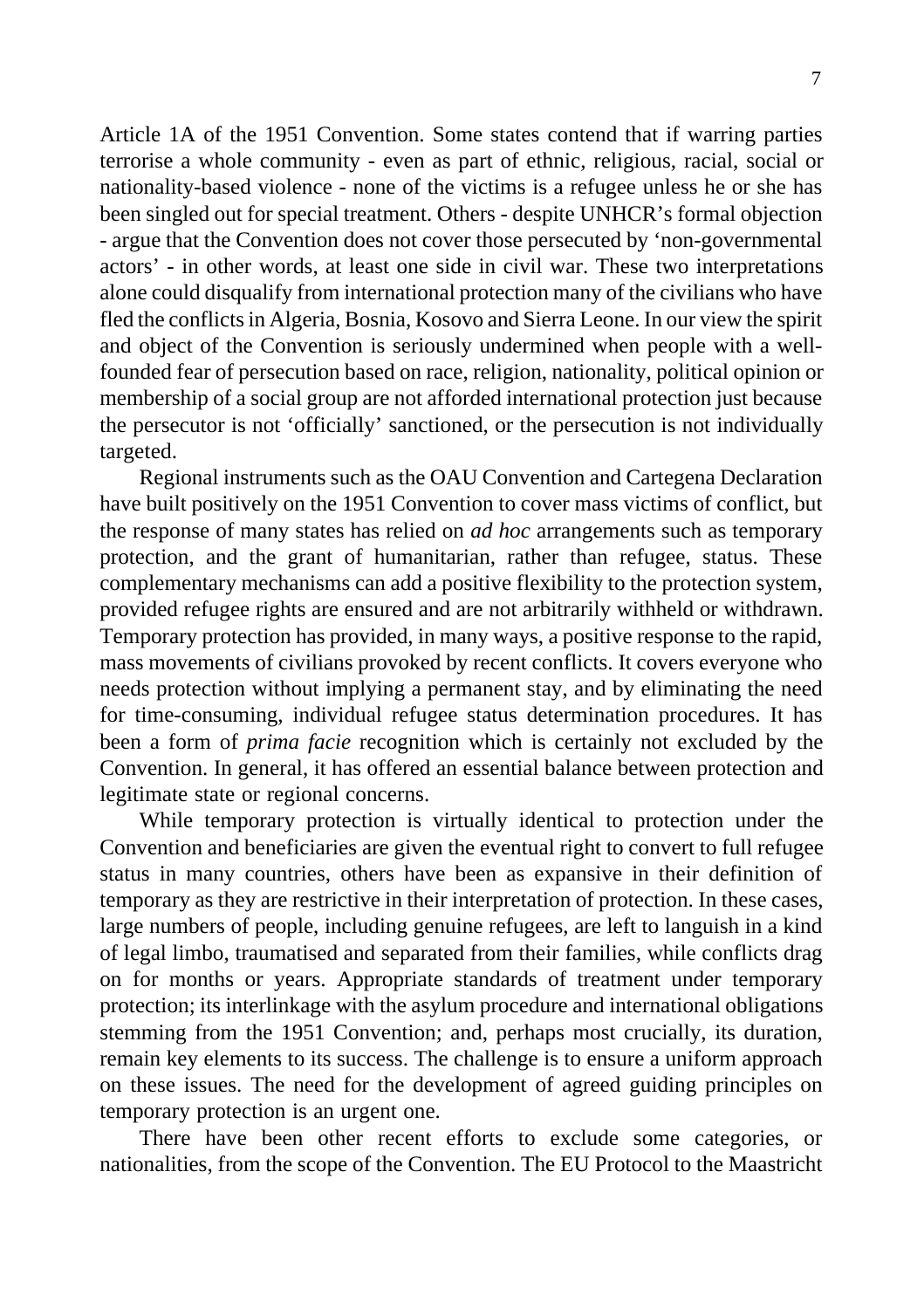Treaty adopted at the Amsterdam Summit in May 1997, encourages all EU states not to receive asylum applications from nationals of other EU states. It was adopted despite UNHCR's view that it violated some of the basic provisions of the 1951 Convention. Restrictive language has also been written into US immigration legislation in 1996 and 1997, limiting to some extent that country's ability to implement its treaty obligations towards refugees. These restrictive trends in such influential regions are inevitably watched closely, and copied, by countries in other regions of the world.

Narrowing the legal basis for protection opens up gaps in the system. The use of complementary protection mechanisms established under human rights mechanisms have become increasingly essential to bridge some of these gaps. While the Convention defines a refugee, it leaves the actual status determinations to governments, which have developed diverse practices and case law. Article 35 of the Convention, along with the UNHCR Statute, assign UNHCR the task of supervising its provisions. However, the Convention says nothing about procedure. The strengths of the European human rights protection system, for example, lie in the fact that interpretation of the human rights provisions of the Convention are left less to politics than to jurisprudence. For example, under the European Convention of Human Rights and its related enforcement mechanisms, an asylum-seeker may resist expulsion using a very broad interpretation of Article 3 of the European Convention: the short and absolute declaration that 'no one shall be subjected to torture or to inhuman or degrading treatment or punishment.' This provision allows for jurisprudence to redress persecution on important grounds not mentioned in the Convention, such as gender.

UNHCR fully understands that the size of the current exoduses from civil conflicts and failed states raises concern among countries which might be pressed to host those displaced. We sympathise with their efforts to help refugees without endangering their political economies, cultural heritage, or in some cases even their national security. We also appreciate the desire of states to streamline their asylum procedures, to reject promptly those who do not need protection and to discourage abuse of the system by people who want to move to another country for purely economic reasons. But the legitimate need - and right - of governments to control their borders and immigration and to deal with terrorism should not lead to administrative and executive actions which, like broad drift nets, also sweep up genuine refugees in their wake. Too often, efforts to stop large flows of illegal migrants also deny asylum-seekers access to protection mechanisms. Again, it's a question of balance. States have a sovereign right to protect their borders; but they also have a responsibility to deal fairly with the related problems of asylum and immigration.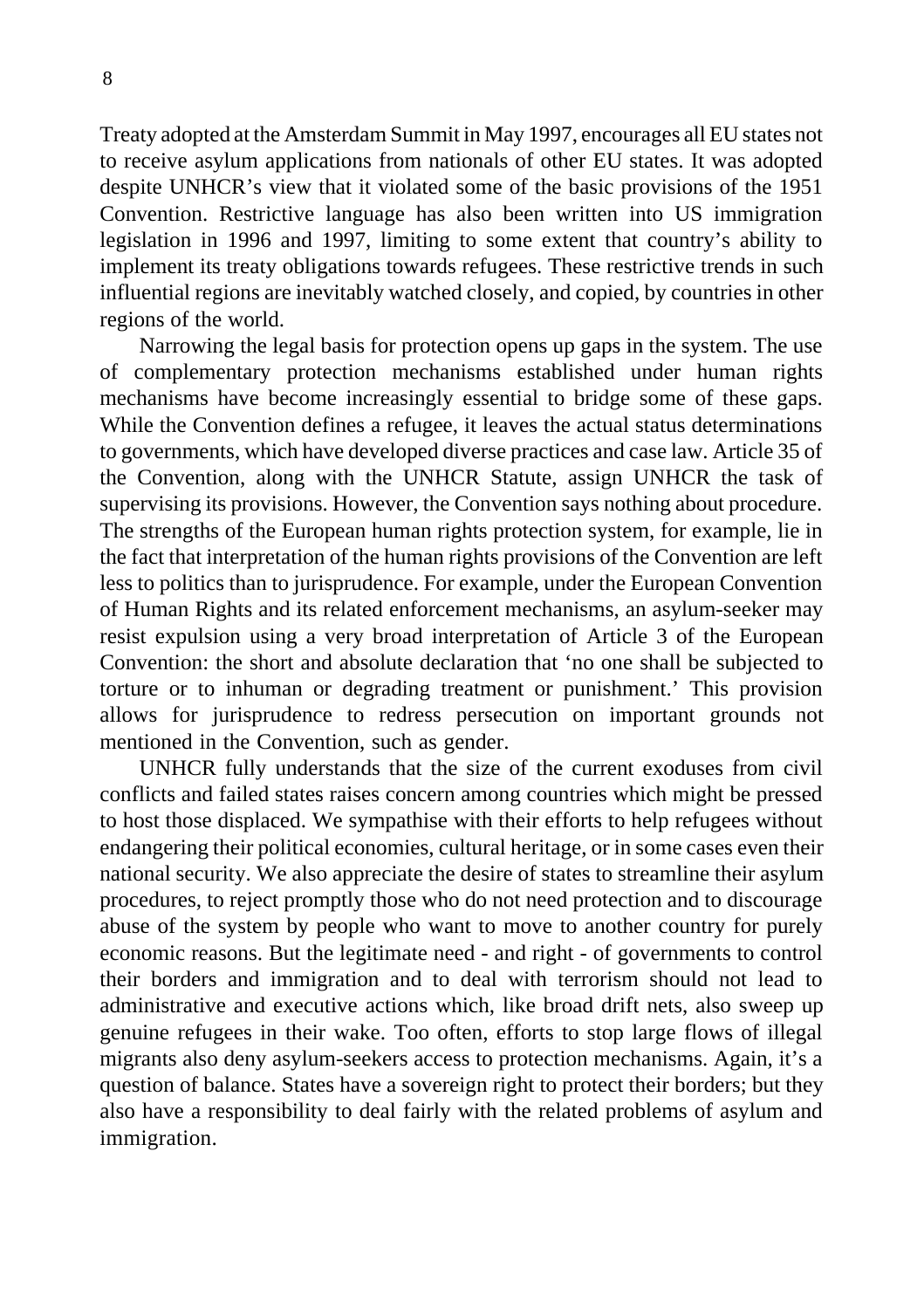### **Protection, Legal Standards and Armed Conflicts**

While refugee protection is predicated on a functioning rule of law, too often UNHCR finds itself trying to work in areas in which minimum standards of law are non-existent. In recent years, we've seen the systematic pursuit and murder of civilian groups, often as they were lured by the promise of humanitarian assistance; and the mass round-up, relocation and expulsion of hundreds of thousands of refugees. We have been denied access to refugees in need; and UNHCR and other humanitarian agency personnel have been physically attacked while doing their jobs. Since 1994, more than 40 UNHCR personnel were deliberately killed, died or went missing in the course of their work in the Great Lakes region alone. Refugee protection in such contexts faces fundamental challenges.

The militarisation of refugee camps in the Great Lakes region and the experiment with so-called civilian 'safe areas' in combat zones such as Bosnia have embroiled UNHCR and other UN agencies in a key debate over the extent to which we can - and should - attempt to provide physical security in conflict areas. Formally UNHCR cannot - and should not - function where essential minimum standards of law and protection are not in place. Refugee camps on sensitive borders linked to armed groups which may have perpetrated war crimes should not be supported. But what if the majority of people sheltered in those camps are apparently innocent and needy women and children who depend completely on international support? When UNHCR repeatedly called on states to separate Rwandan war criminals and fighters from innocent civilians, there were no volunteers.

This has raised the question as to whether we should place some restrictions on the temporary protection system in mass influx situations and conduct screening exercises to exclude non-civilians, war criminals and human rights violators. UNHCR and relief agencies are often under enormous pressure to assist refugees quickly in mass influx situations; and the life-saving imperative inevitably takes precedence over more objective and difficult criteria, such as whether the refugee camps are completely civilian in character.

But *how* do we exclude the undeserving in mass influx situations? Highly complex logistical, material and security implications arise, as do procedural problems of proof and credibility. UNHCR recently concluded that despite these difficulties, screening the residual Rwandan caseload to identify genuine refugees and the perpetrators of atrocities was essential, so that the two might be clearly separated. In the Great Lakes and now in West Africa, we are grappling with difficult questions such as how to conduct screening of perpetrators who remain armed and well-organised, and where the country of refuge lacks either the will or capacity to separate the armed elements. Given the increasing - and alarming phenomenon of child soldiers, and the known involvement of children in the genocides in Rwanda (as in Cambodia), how do we properly approach the issue of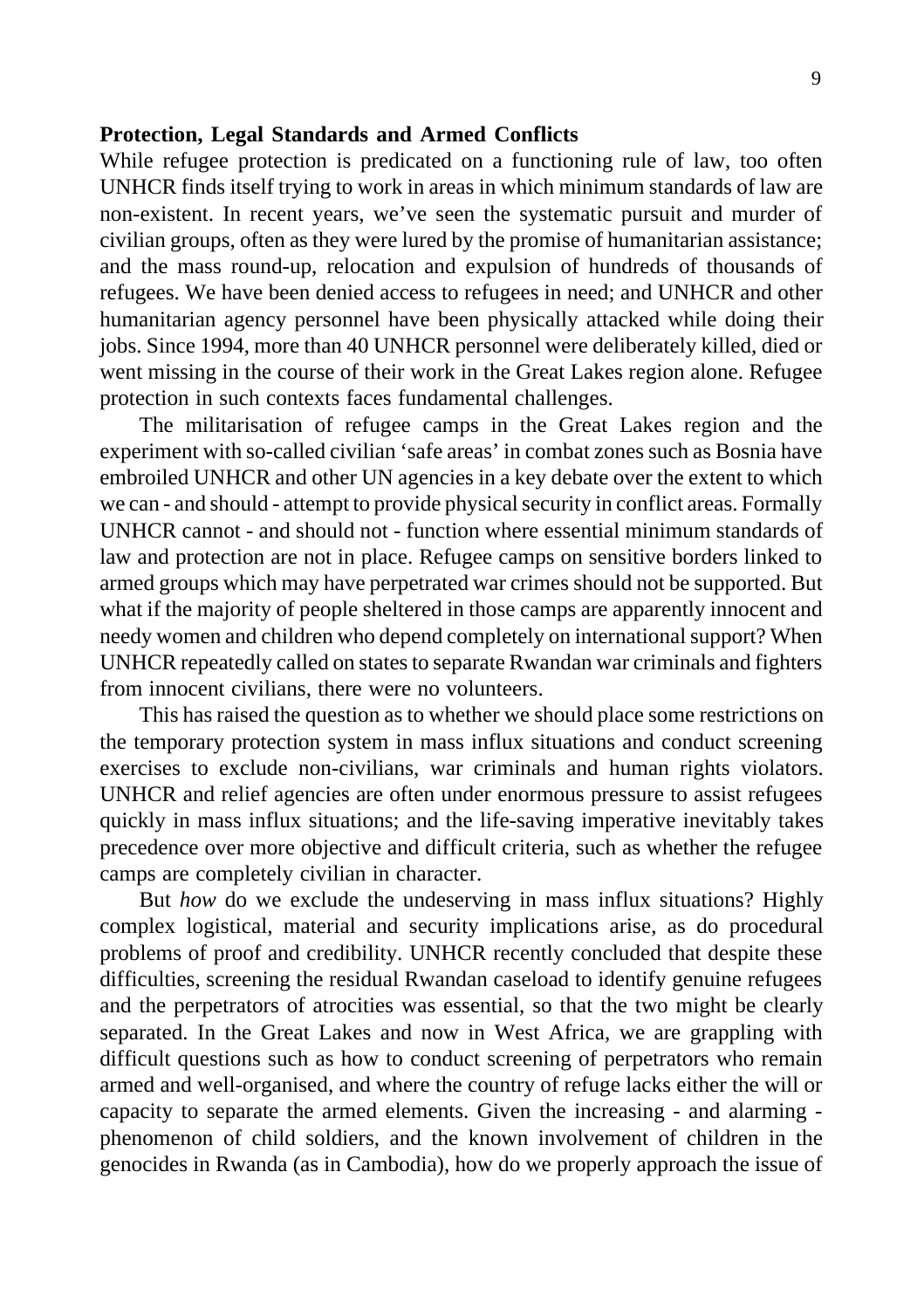exclusion of minors? And how do we reconcile protection against *refoulement*, found in international human rights instruments such as the Convention against Torture, with cases that involve possible expulsion of perpetrators of crimes against humanity?

In some situations, such as the former Yugoslavia, UNHCR finds itself wrestling with the question of whether protecting people can even conflict with protecting their human rights. If, for example, we assist in the relocation of returnees who may be persecuted in their original home areas because they are members of ethnic minorities (as we helped move minority civilians safely away from areas other parties were trying to 'cleanse' ethnically during the conflict), are we complicit in a human rights violation or are we performing a humanitarian protection function? If both exist simultaneously, should we weigh the seriousness of the danger to civilians against the threat to human rights principles? And if so, what would tip the scale?

A related dilemma which has been raised in the increasingly lawless environments where many refugees find themselves, is how to bridge the yawning gap between the law and the guidelines - and the rhetoric - of the protection of refugee women and children, and the sad fact that large numbers of women and children continue to face the threat of rape, sexual violence, forced recruitment, and other serious violations of their basic human rights on a daily basis.

Linked to this, is the heated debate which has surrounded the issue of genderbased claims of refugee status. While it is increasingly recognised that women are victims of violence and persecution around the world, the debate centres on whether it is legally correct and desirable to protect women against gender-based persecution by granting refugee status under the 1951 Convention. The major areas of contention lie in the interpretation of the terms 'persecution' and 'grounds for persecution' in the refugee definition. Jurisprudence is limited; but experience so far has been that there is greater scope in the 'particular social group' category than in those of race, religion, nationality or political opinion to accommodate genderrelated claims. But a woman's social grouping is often defined by her experience of persecution; and to many decision-makers, this leads to an unacceptably circular argument in which persons may fear persecution because of membership in a social group which, itself, is defined by a common fear of persecution. The challenge is to take this forward to ensure that the legitimate protection needs of women are met, while remaining sensitive to the arguments found in national jurisprudence regarding legal difficulties, and the differing views and sensibilities of states in their area.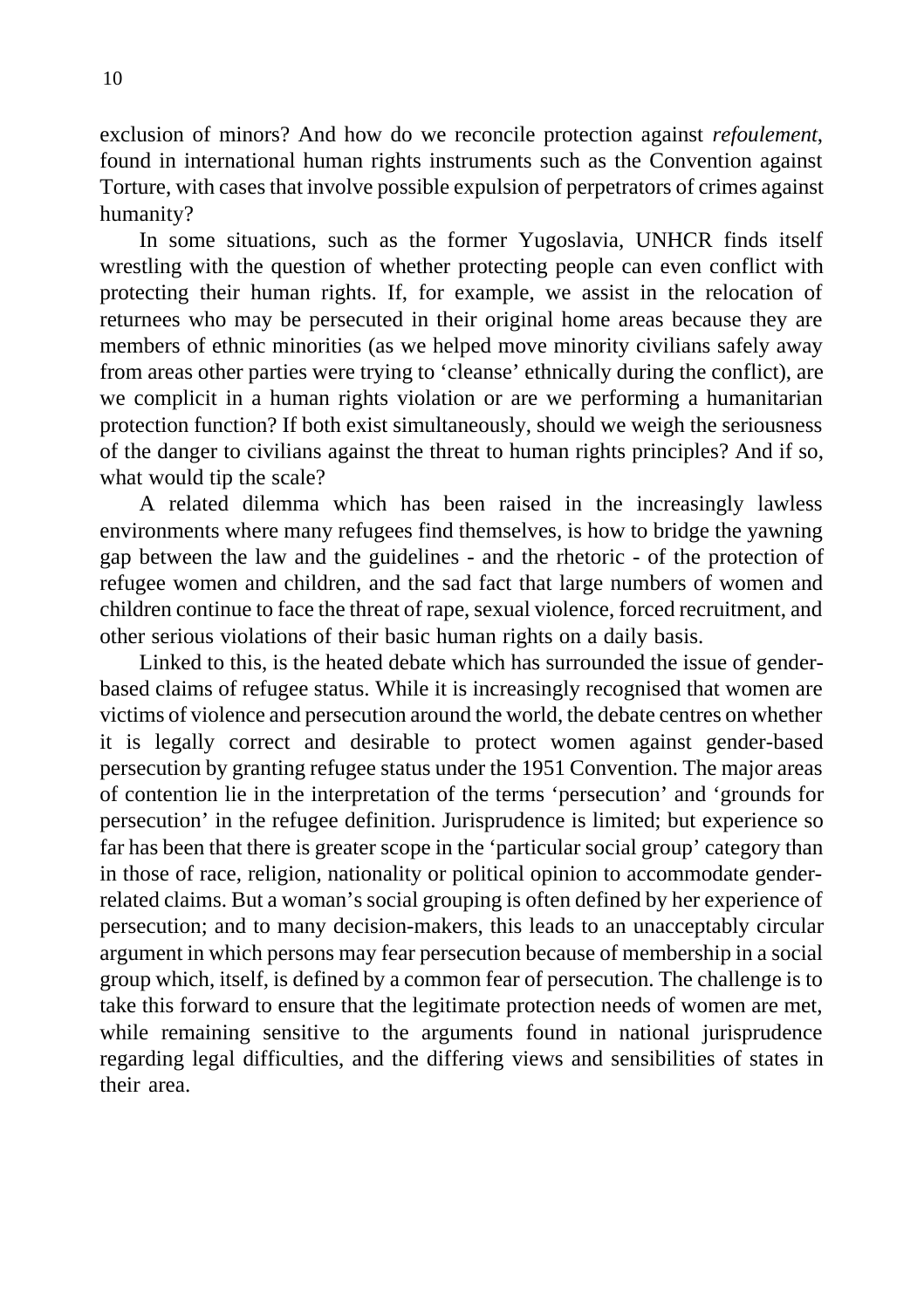### **Repatriation - Standards and Responsibilities**

In the absence of more tangible international support and burden-sharing, the inhospitable climate for refugees has placed enormous pressure on displaced people to return home, often well before the conditions that forced them to leave in the first place have significantly changed. The legal framework for the principle of voluntary repatriation, and the political support for it, are being severely tested. Asylum fatigue among major host countries and the unsustainable nature of some large scale refugee situations, as well as fragile security, the presence of landmines, threats to governmental authority from disputing factions or warlords, and the destruction of economic, social and legal infrastructures, are straining the principles governing repatriation.

There are a host of dilemmas raised by the current emphasis on repatriation as *the* solution to refugee situations. Repatriation has always been the most preferable solution - but only when refugees return home voluntarily and safely. Few will freely volunteer to go back to the very dangers or persecution they fled. Some may do so because the conditions of refuge become intolerable and because no viable alternatives exist - where international protection mechanisms are dysfunctional, for example, even though the situation in the country of origin may be far from ideal, return may still be the 'least worst' option. A classic example was the return of Rwandans from then Eastern Zaire (this was more of a life-saving evacuation than a repatriation, and constitutes an extreme example of the dilemma). In other situations, refugees may not want to return home even when it is safe to do so for fear of ongoing discrimination on return, or for economic or other reasons. How do we, then, accurately assess the 'voluntary' nature of repatriation in such environments?

The lingering after-effects of conflict - destroyed homes and confiscated property, political chaos, ruined civil structures and economies - can make it difficult and even dangerous for refugees to return. A minimum respect for human rights and the rule of law must be in place before UNHCR can assist refugees to return. But what are the basic conditions for return? It is clear that to return refugees to their country of origin against their will in inconsistent with international refugee and human rights law. The cessation clauses provide a well-established mechanism which can be used to facilitate the return of those who were refugees and who no longer require international protection. While established principles governing the repatriation of refugees are unambiguous, and voluntary repatriation is the basic principle for UNHCR's involvement, we have to acknowledge that it is sometimes impossible to ensure that those principles are observed.

In the face of these pressures, UNHCR has been examining the relationship between safety and voluntariness as safeguards for return. Voluntariness is a basic guarantee of safe and viable return, rather than just a question of freedom of choice.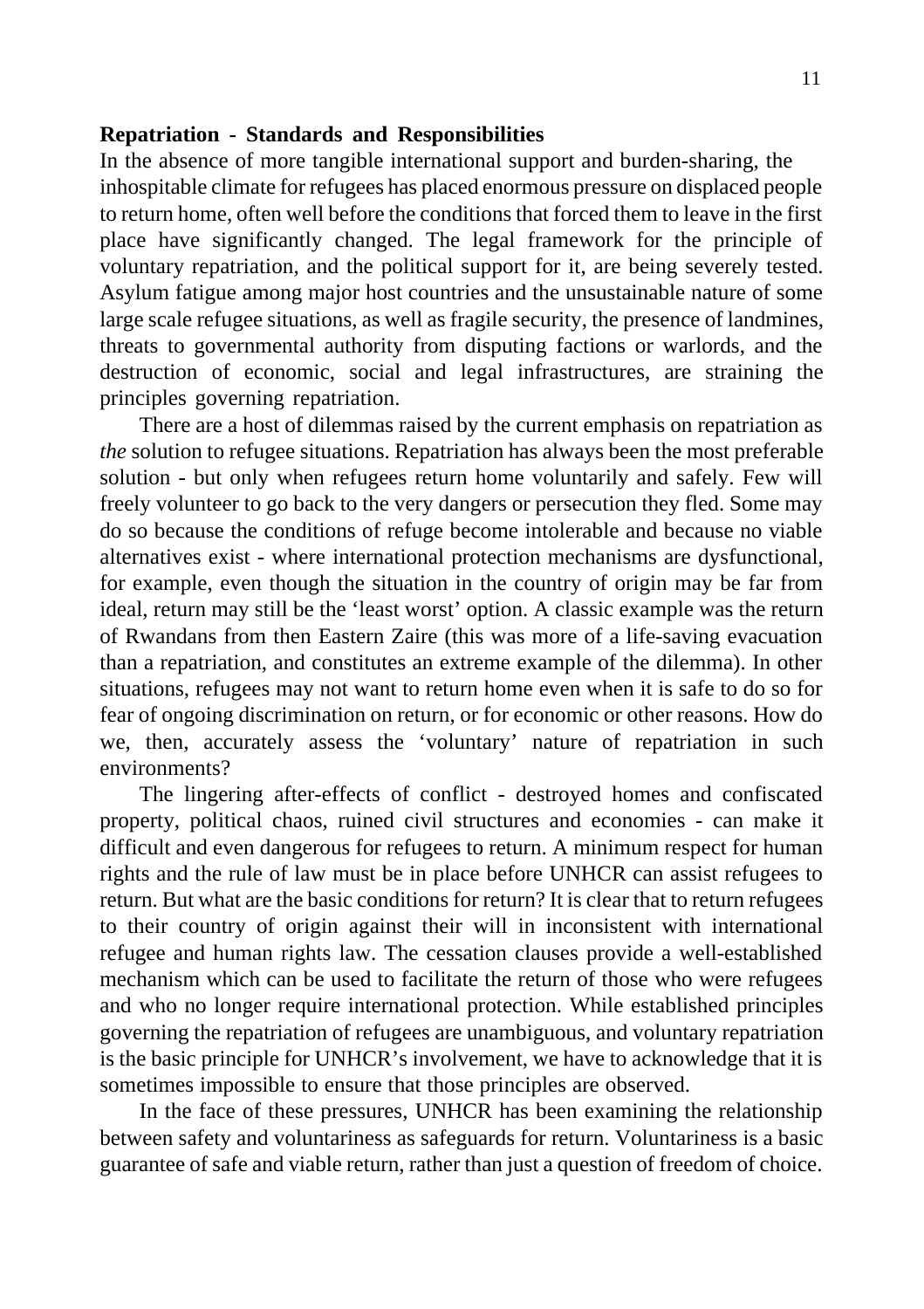In practice, the voluntariness of many refugees' choice is usually only relative, especially when large numbers of refugees are involved, with the will of individuals often being represented by leaders or politically manipulated. Determining what constitutes 'safe' return is extremely complex, and the definition of minimum standards for return remains one of the major protection challenges we face today. Insisting on full respect for international human rights standards might be a problem if this simply does not - and may not - exist in many situations to which refugees are returning, from Afghanistan and Cambodia to Bosnia, Myanmar and Rwanda. Most difficult questions arise in countries where laws or practices are oppressive, but are of general or widespread application, such as the practice of forced labour or deprivation of nationality or even suspicion of genocide. Are these situations in which minimum standards for return are not met? Should these practices support a claim to refugee status, or is something more - a specific act of discrimination, singling out the individual or group - required? We have said that, at a minimum, basic benchmarks for return should include: the absence of persecution in the country of return; acceptance of return by the authorities; security, including guarantees or amnesties from punishment for having left; nondiscrimination against returnees; access to and monitoring of all returnees by UNHCR; and acceptable reception arrangements, including the provision of basic economic and social necessities to sustain the return.

There is also the related issue of UNHCR's post-return responsibilities. Donor pressure for post return human rights monitoring is not necessarily matched by commitment on the part of host governments, which generally are more interested in development assistance from the international community - the Human Rights Field Operation in Rwanda has just been asked to leave, for example. How is UNHCR to conduct its mandated protection monitoring of returnees in such an environment, especially when donors are unwilling to fund the essential reintegration assistance which permits this monitoring?

What should our benchmarks or bottom lines be in these difficult circumstances? Are there situations when we should say no to returns? Or should we persevere and try and make the best of very imperfect situations? These are very difficult questions, and there is little consensus, even within refugee organisations, on these matters.

### **Conclusion**

This has been just a short review of some of the dilemmas we grapple with in the refugee protection area today. They raise fundamental questions. How should humanitarian and human rights organisations, such as UNHCR, strike the necessary balance between the protection needs of refugees and legitimate concerns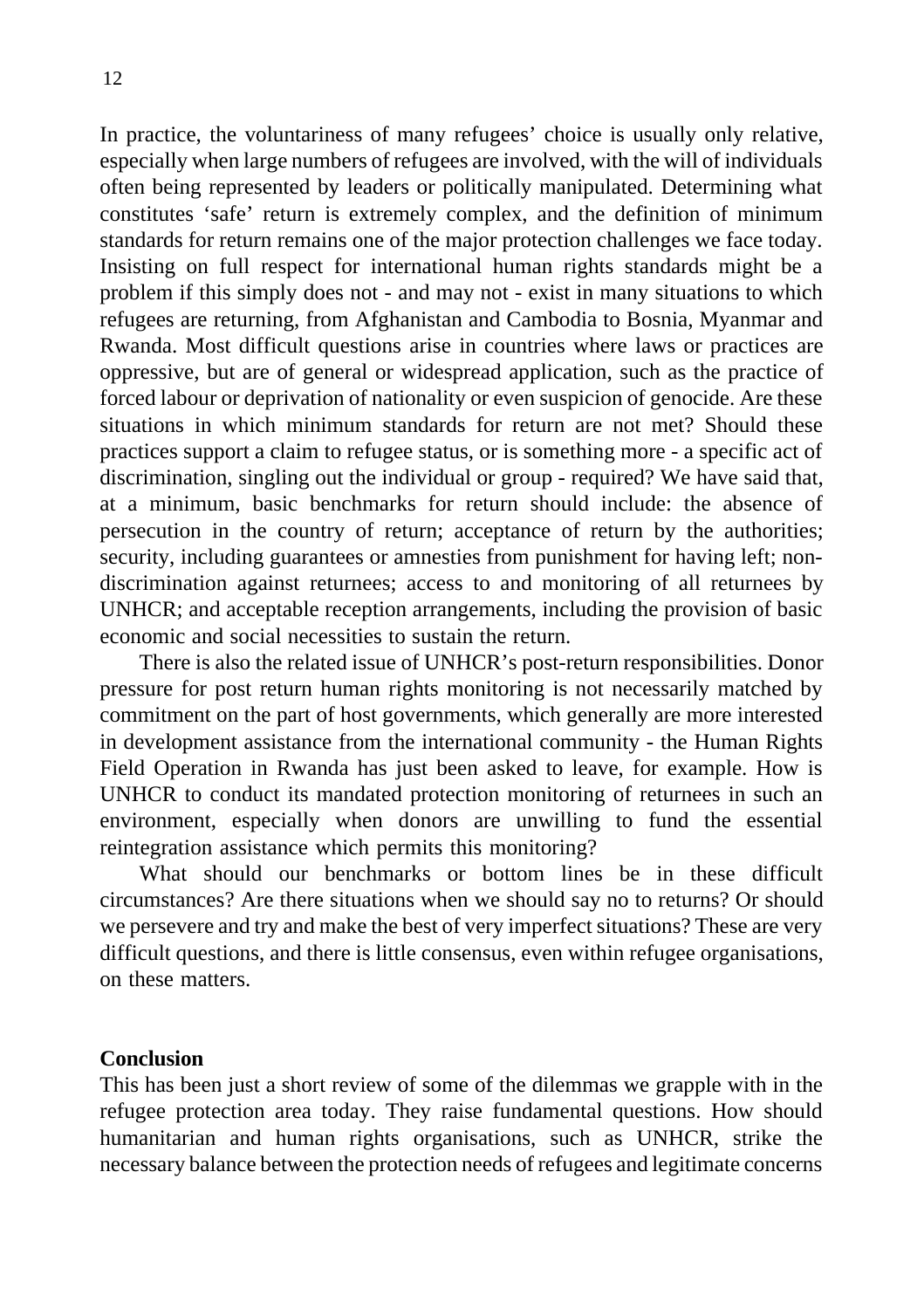of states? Are the concepts, institutions and approaches established over the past five decades able to endure and adapt in the face of the new dimensions to the refugee problem? How do we make the international protection system more current, more responsive and more effective?

Drawing clear lines between practicalities and principles might at first hand seem to be the appropriate response to these dilemmas. But, as I have tried to show, this is not always easy. UNHCR is very much aware of the dilemmas and challenges the refugee regime faces, but we also know that decisions do not come easily when faced with specific and urgent problems in the field. There may seem to be more questions than answers, but we must not let the system wither from negligence, or from lack of easily available answers. Many of you have vast experience with these and related problems, and I would welcome your views and contributions to the much needed reflective thinking in these areas.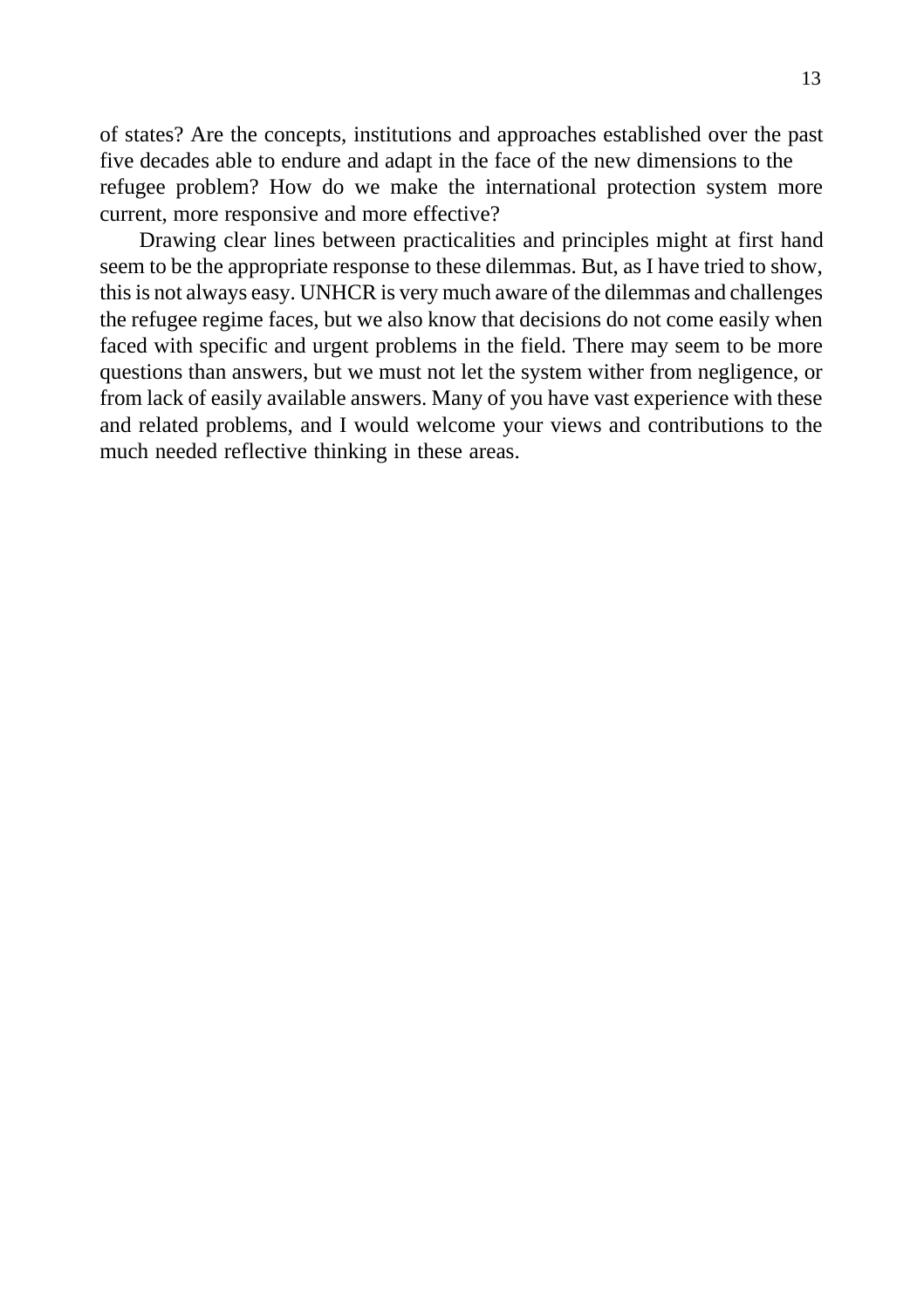# **Closing Address Principles and Protection: Making it Work in the Modern World**

### **GUY S. GOODWIN-GILL**

Lawyers have a saying - they have many sayings - One of them is that 'No law is selfapplying'. At the same time they often have illusions... For example, that the role of the judge/decision-maker is 'simply' to apply the law to the facts; and that 'interpretation', let alone constructive interpretation to meet new fact situations, is not the role of the judge or the lawyer, but of the legislator alone. This is the sort of discourse familiar to anyone who has had occasion to reflect on the constitutional relationship between the executive, the legislature and the judiciary. And these are also the sorts of questions which arise periodically, as they are arising now in the United Kingdom, when talk turns to the question of 'entrenching' a Bill of Rights or, in this case, the European Convention on Human Rights.

The fear among many, often but not exclusively the progressive idealists, is that whatever the hopes and aspirations of those who would both protect human rights and promote human and social development, finally they will be frustrated by the rule of the lawyers.

It is trite knowledge that courts are often out of sync with the rest of society; and that while most of us, for example, might favour restrictions on the advertising of tobacco products on social policy grounds, or limits on the amount to be spent at election times in the interests of an equitable contest, we may well be surprised to find them struck down by the courts as unconstitutional or an infringement of human rights. Even in the most regulated and constitutional of societies, then, we find differences of opinion, in particular, about the proper relationship of individual to state, or about the resolution of conflicting rights and interests.

Moving to the international plane, and to the issue of refugee protection, the responsibility of UNHCR, and the international obligations of states, we find what often appear to be similar problems. And yet with subtle and important differences.

In the international relations of states, there is no central legislature, no court with compulsory jurisdiction, no final arbiter of the meaning of words; indeed, to a point states themselves determine both the scope and the content of their obligations.

How then can we expect principles or protection to *work* in the modern world?

Evidently, as refugees know to their cost, it is not enough merely to point to a law, to article 1 or article 33 of the 1951 Convention. States may not care for their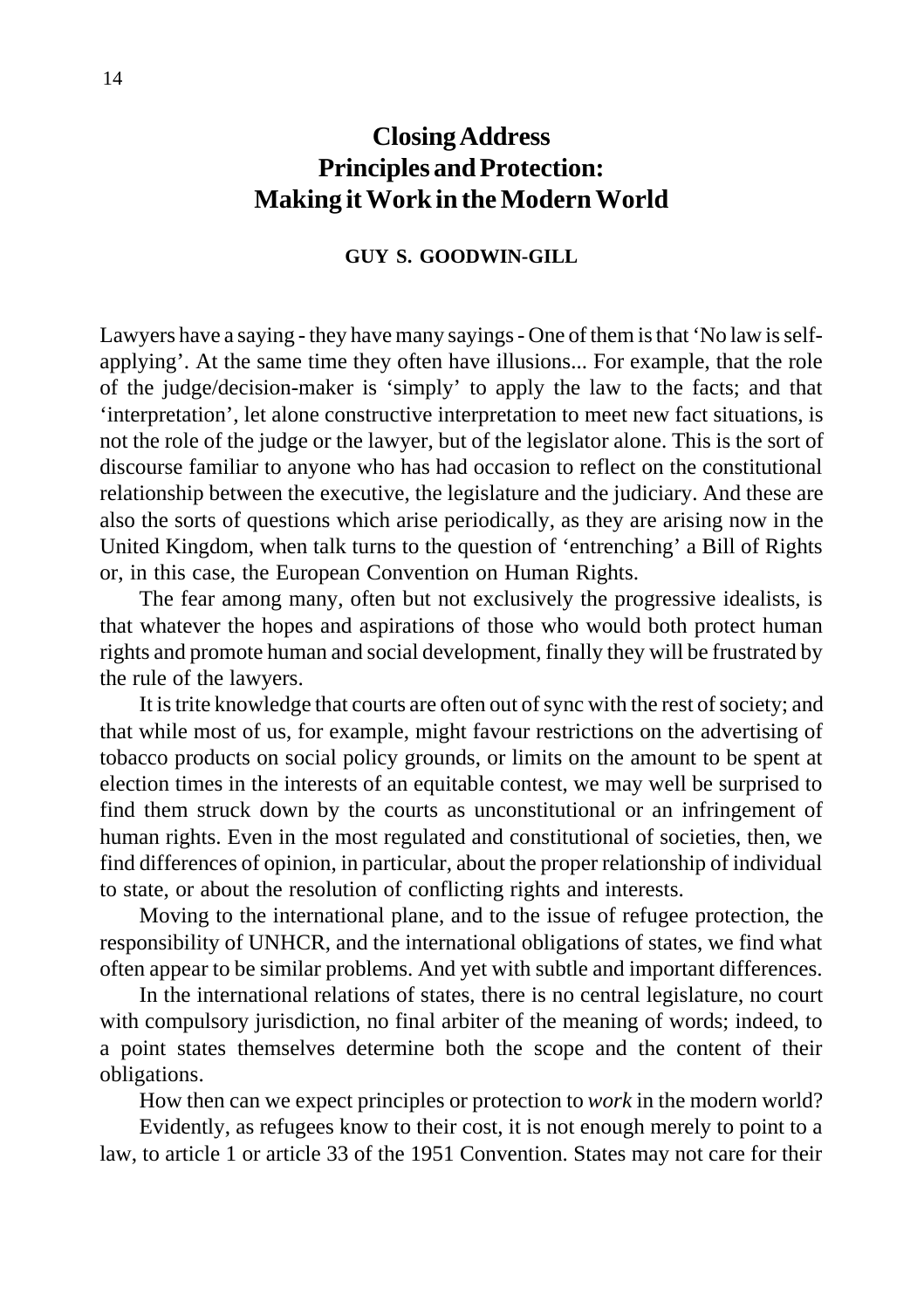nternational obligations; or they may have other pressing concerns; or they may simply differ on the meaning of terms. Absent a final authority, those who engage in the provision of international protection have more to do than the average adviser of rights. They work in difficult terrain - a virtual minefield at times. But they also work in a maze where different paths may lead to different solutions, and some even to where we came in. The question then is, what to insist on, what to accept, where to 'compromise', what to reject.

Fortunate, then, are those who can claim a foundation in the basic principles of protection...

### **The 'Duty' to provide international protection...**

I want to illustrate what I mean by protection by way of a quick review of the origins and development, at least to 1990, of the Office of the United Nations High Commissioner for Refugees.

Looking at the drafting background to the Statute of UNHCR, considered together with the way in which its mandate developed over the first forty years, is revealing. It shows that the underlying rationale for UNHCR's competence, for recognition of its entitlement to act, is *need*, deriving from valid reasons for flight involving elements of coercion and compulsion. The refugee in flight from persecution and the refugee in flight from the violence of a man-made disaster are alike the responsibility of UNHCR, who duty it is to provide international protection.

For UNHCR was born in a human rights context. As a subsidiary organ of the United Nations General Assembly it is necessarily bound by article 1 of the UN Charter to pursue the purposes and principles of the organisation; and by article 55, to promote 'universal respect for, and observance of, human rights and fundamental freedoms for all without distinction as to race, sex, language or religion'.

As a subject of international law and as a constituent part of the United Nations, UNHCR is bound to respect the rights of individuals within its purview, an injunction of passive resonance. But it is also an actor in the field; the necessities and sufferings of refugees generate that concern which is a (mandatory) reason for action; and in discharging its protection responsibilities, UNHCR must base itself on rules and principles emanating from a variety of sources.

Time and again the General Assembly - the body to which the High Commissioner reports and is accountable - has stressed both the fundamental nature of the international protection function, and the fundamental rights of those of concern to UNHCR. The clear implication is that UNHCR is an operational agency with very specific responsibilities in the human rights field. This means that UNHCR is duty-bound to provide international protection, not merely by respecting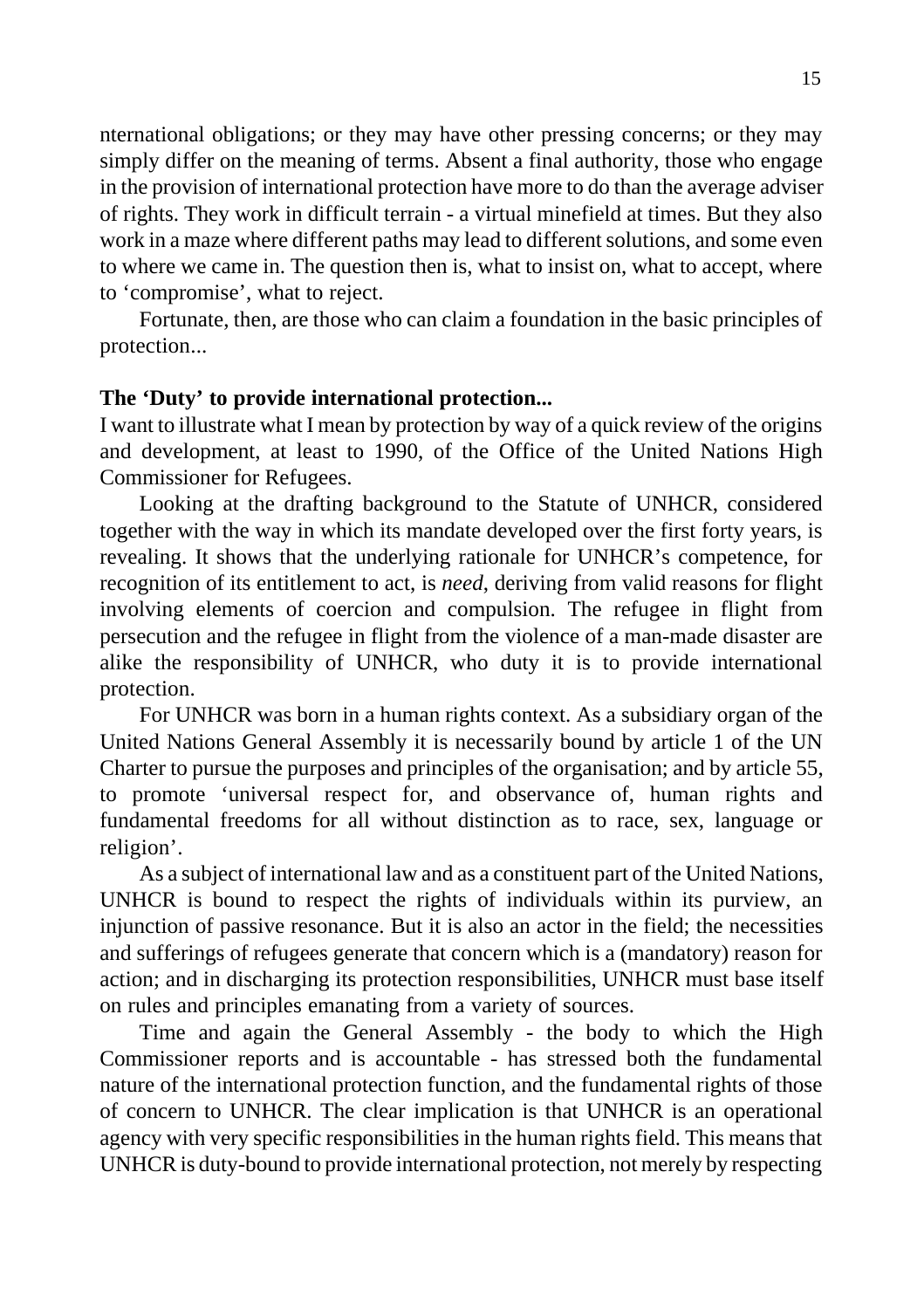the rights of refugees in a passive sense, but also by actively taking the fact of being refugees as necessary and sufficient reasons for action.

I would argue, moreover, that the human rights basis underlying UNHCR's duty to provide international protection constrains the Office, by its subject-matter, to pursue a particular ideal of individual freedom in the formulation of its policies of protection, and its programmes of assistance and solutions.

### **... and solutions...**

The fact that UNHCR's 'other' responsibility is to seek permanent solutions to the problems of refugees reminds us that protection has an objective; but it should also remind us that the one is not automatically subsumed within the other. That is, protection *is* an end in itself, so far as it serves to ensure the fundamental human rights of the individual.

Nonetheless, the nature of the problem of displacement is such that lasting solutions are required. Evidently, the nature of those solutions means that their attainment will commonly depend on *non-legal* skills and initiatives, but these in turn will require a foundation in principle if they are to meet the international objectives entrusted to UNHCR and to and by the international community. Protection policies must be derived from the principles explicit or implicit in the UNHCR Statute and in the principles of fundamental human rights acknowledged by the international community.

For the objective of solutions cannot displace UNHCR's autonomous responsibility towards refugees whose fundamental human rights are in danger of violation.

But refugee situations are rarely identical. UNHCR must abide by certain fundamental principles in the protection of refugees, but each problem has to be considered on its own facts. The promotion of solutions, touching protection and assistance, requires tailor-made initiatives. Solutions cannot be deduced from general principles alone, but must be forged from the ground up with due account taken of causes and effect, and the particular interests generated by power politics.

UNHCR needs to be pragmatic, and will occasionally need to draw on a variety of standards if responses to different refugee problems are to be realistic and effective. Discretion may be needed in the appreciation of particular circumstances, but UNHCR can only afford to be flexible *so far as it abides by the fundamental principles of protection*, as they are now and as they may develop, and so long as its activities do not undermine the integrity, dignity and basic human rights of refugees, and provided that the individual interests of refugees are not sacrificed to general considerations of expediency.

Operating in the real world of practical politics, refugee advocates will frequently organise their protection and solutions work pragmatically, in the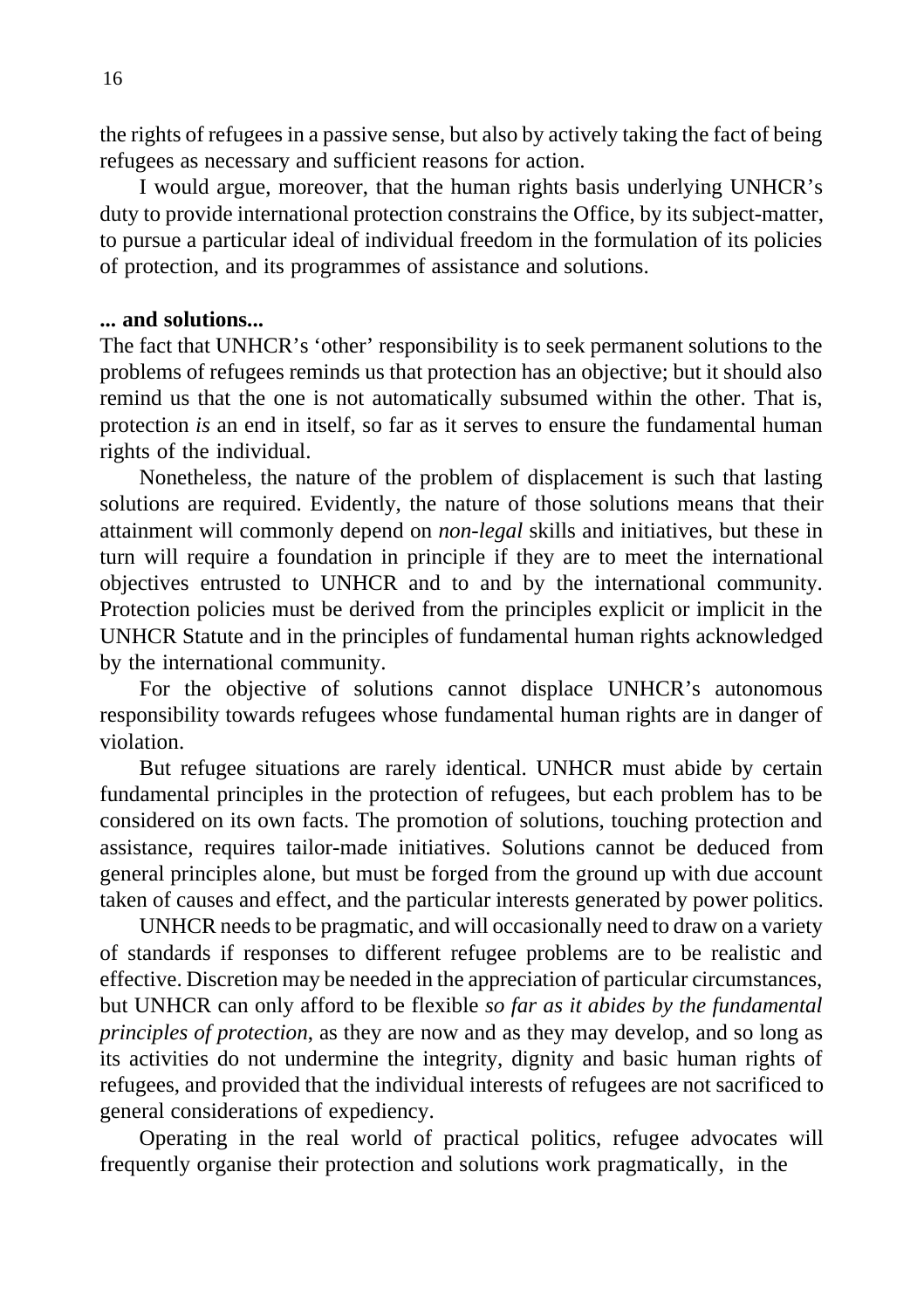interests of the welfare and security of refugees. The foundation of UNHCR's organisational context, and the general international law of human rights, provide the limits, however, and reveal the levels of no compromise.

### **Real problems**

A good example of the practical difficulties attaching to the provision of international protection is provided by the recent example of Rwandese refugees in eastern Zaire, as it then was. As we know, the settlements were by no means all 'exclusively civilian', as required by international law if they were to enjoy protection.

The relevant international instruments confirm that the primary responsibility for ensuring civilian character and that 'refugees' do not engage in attacks on their country of origin rests with the state of refuge, while the location of refugee camps also falls within its area of sovereign responsibility.

UNHCR has no police or security personnel, and neither does it have the authority alone to require that refugees be located safely. But its activities are constrained by principle and by its mandate, and it has no lawful authority to be present in military bases being used for armed attacks on other states, let alone to provide relief supplies to combatants.

How then can principles and protection be secured?

In the case of eastern Zaire, the military character of the settlements was known by October 1994; once the initial emergency relief phase was over, some reflection would have confirmed that the separation of military and civilian personnel was just not going to happen. This was certainly clear by December 1994, when the UN Secretariat failed to come up with an effective solution to the problem. By then, the status of the settlements was irretrievably compromised and the risks to the security of those who had fled were correspondingly heightened. At that point, UNHCR's inability to fulfil its *primary* responsibility to provide international protection to refugees in accordance with the international law that binds even itself, let alone to promote its declared objective of promoting return, ought to have prompted a decision to withdraw.

Against this rather peremptory but no means unrealistic scenario, Nicholas Morris, for one, has argued that withdrawal is rarely possible, because of political pressures and because the cessation of humanitarian operations will leave a perception that the innocent are being abandoned. Morris also argues that UNHCR should be judged 'on the basis of whether, given the specific constraints faced and options available..., its actions were justified and principled'. He also makes the point that the expectations often placed on UNHCR by human rights advocates and others, 'are incompatible with the realities that the organisation must confront',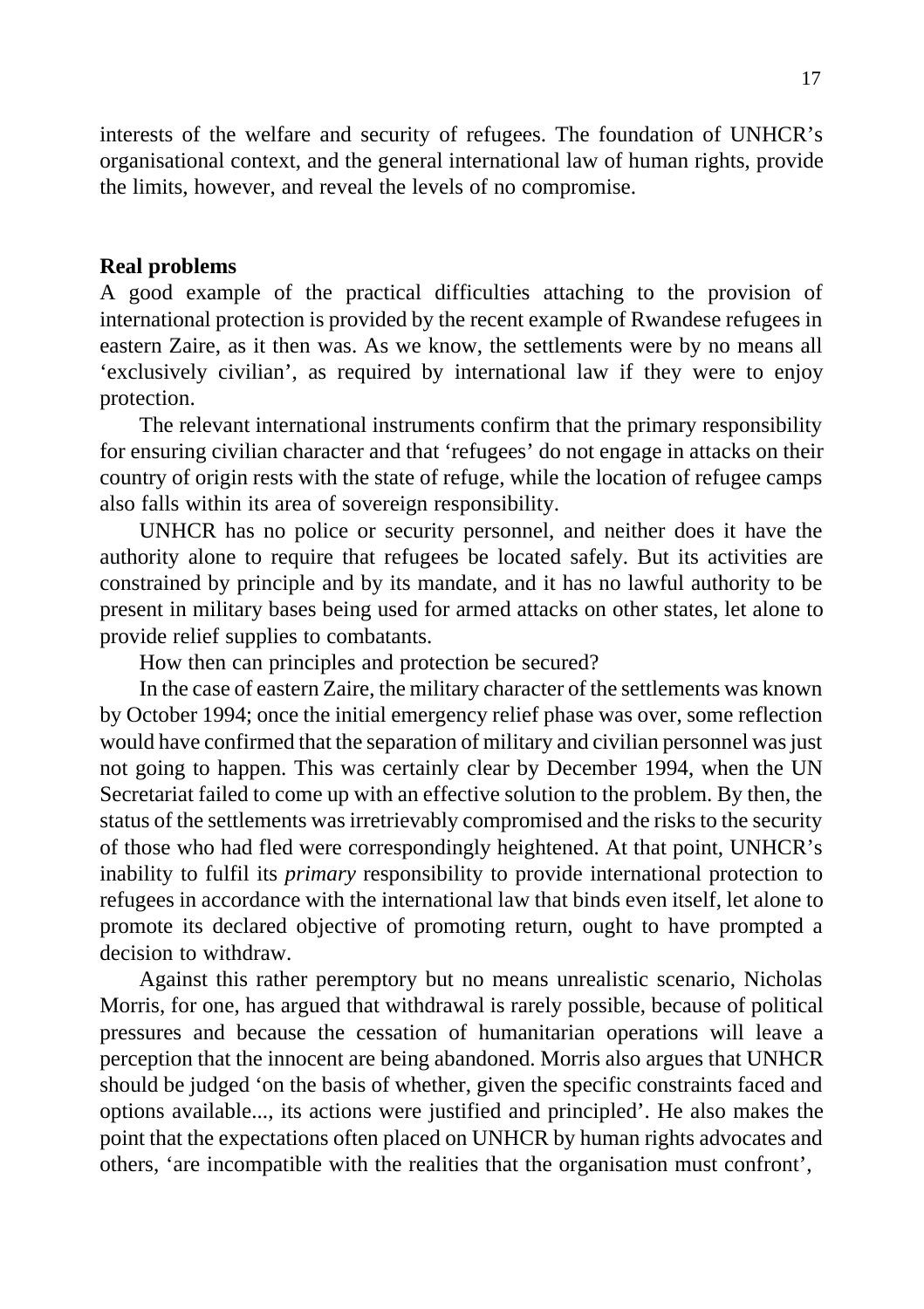and that 'the practical achievements for which it should be held accountable can only be the best that was possible in the circumstances'.

While recognising that we all live in the real world, this is where I part company. For it is precisely where hard decisions must be taken that the principles with which we are concerned can point the direction, whether for state or humanitarian organisations. Think for a moment of the *Chahal* case - the United Kingdom constrained, and accepting, not to return to his country of origin an individual at risk of torture, but whom the United Kingdom considered to be associated with terrorism and a security risk. A 'protection success', if you like, where principle prevails over self-interest. Think of the daily successes of the refugee representatives throughout the world, of non-governmental organisations, *pro bono* lawyers, UNHCR protection officers, who have contributed to the recognition of individual refugees, to the prevention of *refoulement*, to the development of refugee law and the concept of the refugee. Think also of UNHCR's rescue of some 250,000 Rwandese from the forests of former Zaire, almost certainly at risk of being killed had they remained.

### **Making it work in the modern world**

Behind the protection of individual rights and freedoms, 'making it work' is also about claims and competing communities. The refugee makes a demand on *us*, seeks a space in *our* community. And communities, self-defining by reference to difference and differentiation as they are, with all their *natural* tendency to exclusiveness, are not always hospitable environments. Governments, representative of national communities, tend by inclination to reflect that exclusiveness, to which may be added a host of other concerns likely to frustrate or impede the protection of refugees: concerns such as 'national security', resource limitations and priorities, development plans, ethnic and political enmities, regional alliances, military government. What is required to 'make it work' is clearly conditioned by circumstance.

At the height of the conflict in El Salvador, for example, UNHCR's roving protection officers patrolled the border areas on horse- and muleback, interceding with the Honduran military to prevent *refoulement*, with considerable success. On the Thai-Cambodian border in the late 1970s, a similar presence also did much to facilitate movement to refuge, even if there were large-scale returns that had to be vigorously protested.

In such situations, *access* and *presence* are the necessary but not the sufficient conditions for making it work - that they *are* necessary is clear from the many reports of incidents along the Thai-Burmese border over recent months, to which UNHCR has only now secured access. But *access* and *presence* (and 'presence' may apply to *any* protective element, including NGOs), though necessary, are not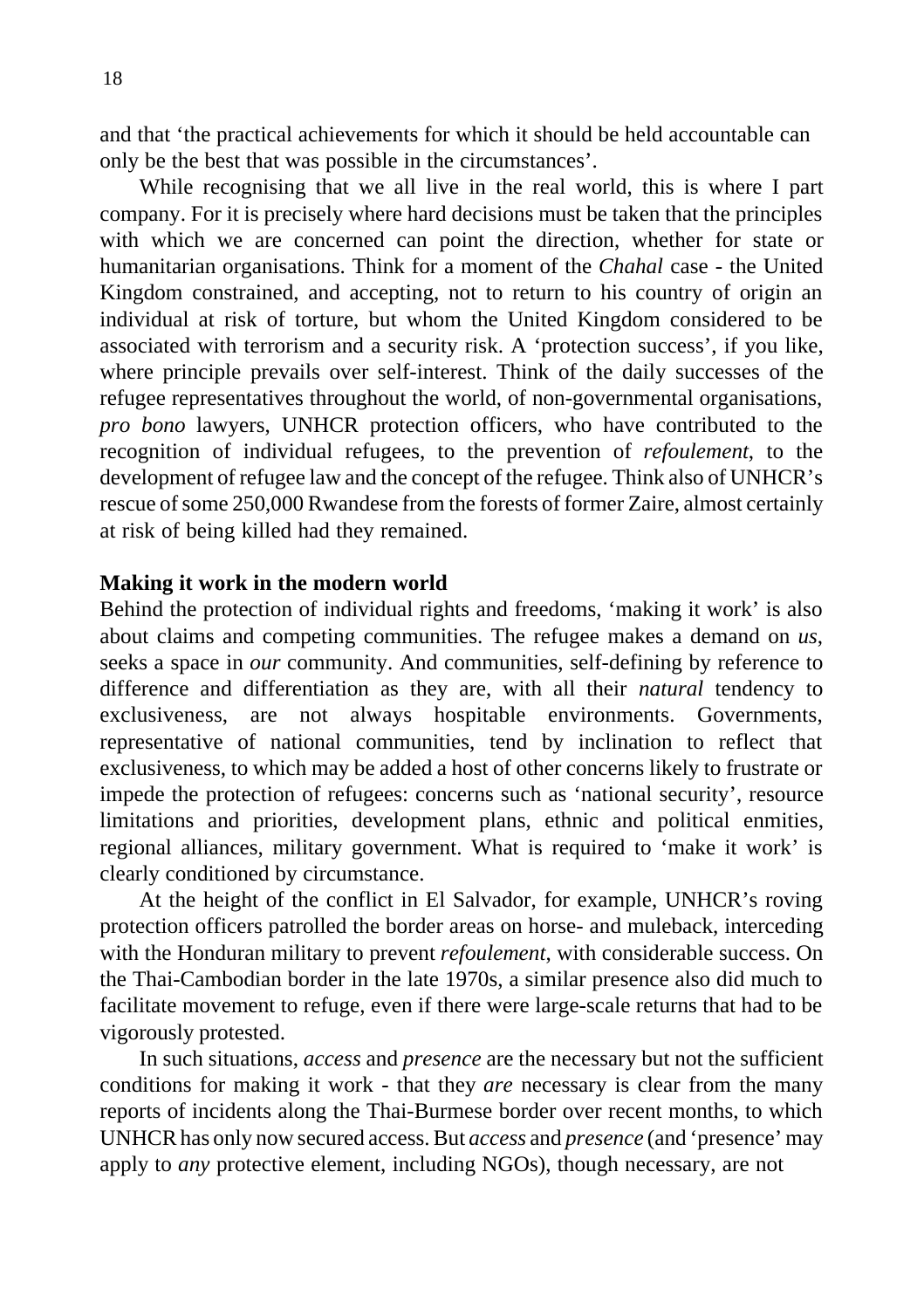sufficient. Former Yugoslavia showed how 'being there' is just not enough, absent a foundation in principle and without the backing of law - not that the continuing conflict helped much, either.

### **Beyond being there**

Making it work goes beyond being there. 'Being there' - at the frontier or the airport - may prevent *refoulement* today, but not tomorrow, when you have to be somewhere else. Making it work goes beyond the adversarial and the supervisory, to the creation of a culture of protection; to the point at which human rights and the rights of refugees are naturally integrated into both policy-making and front-end, individual responses to individual cases.

### **To sum up...**

Protection is not just a matter of rules and guidelines and handbooks. It is also about 'culture'; as much an internal, as an external matter. Against the background of principle, whether it be the statutory, constitutional framework provided by the UNHCR Statute or the wealth of human rights and refugee law, a measure of flexibility will always be required in the face of the individual, political and humanitarian nuances of successive crises. It is as necessary to ensure that the 'dead hand' of the legalist does not dominate, as it is to maintain consistency and adherence to principle. A culture of protection is thus not just lawyers' business; on the contrary, while it supposes recognition here of an international legal context and commitment to principle, protection is and ought to be the business of everyone involved.

- It is about co-operation and working together.
- It is about listening, to refugee and host communities.
- It is about learning and information.
- It is about saying *No*, this is *not* acceptable.

External mechanisms to ensure accountability may now be needed, both in fiscal terms, and in relation to the mandate of international protection. Article 35 of the 1951 Convention relating to the Status of Refugees does not go far enough to secure state compliance, while the UNHCR Executive Committee itself is not suited either to the overview of state actions, or to determining UNHCR's accountability to mandate. An independent mechanism, perhaps founded initially on a regional basis and competent to monitor and evaluate refugee protection from both legal and institutional perspectives, may be just what is needed to strengthen international law and the processes of United Nations reform.

'To protect' implies either to provide physical shelter, or to use legal authority to secure the rights and freedom of those at risk. Except within limited